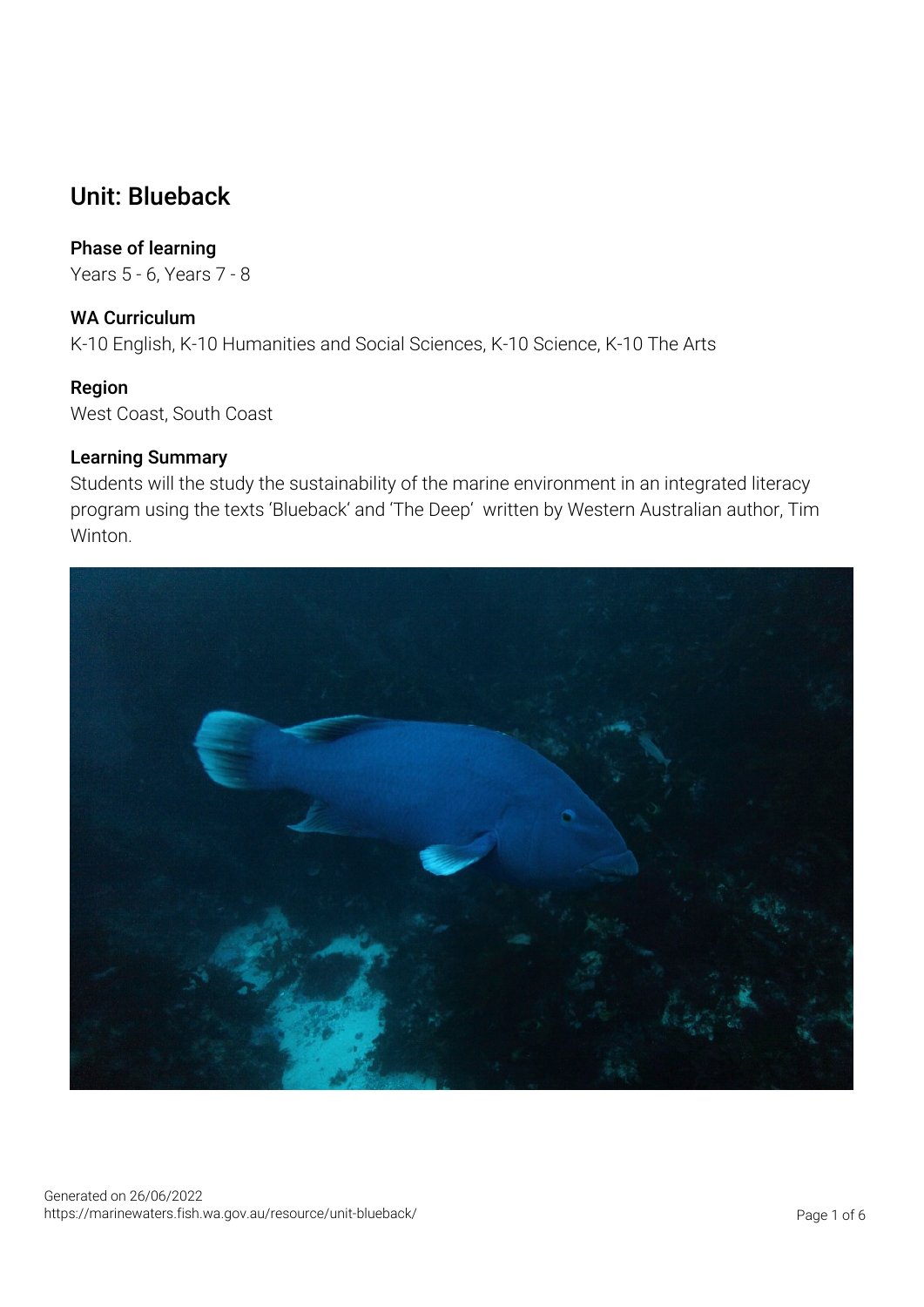#### Book blurb – Blueback:

Abel Jackson has lived by the sea at Longboat Bay ever since he could remember. He helps his mother each day and loves to dive. One day he meets Blueback, the biggest and most beautiful fish he has ever seen.

When Abel's mother is approached by developers, she decides she must do something to protect their fragile piece of coastline, but can Abel and his mother save Blueback and Longboat Bay in time?

#### Book Blurb – The Deep:

Alice's family lives by the sea. Every day they run down to the jetty and jump into the smooth, dark water. They look like a bunch of dolphins leaping and laughing. But Alice misses out. She's afraid of the deep. She is afraid of what might be down there where the water turns from green to blue and you can't see the bottom. Then, one day some new friends come into the bay and Alice forgets to be scared.

#### About the author:

Tim Winton has published 21 books for adults and children, and his work has been translated into 25 languages. Since his first novel, An Open Swimmer, won the Australian/Vogel Award in 1981, he has won the Miles Franklin Award four times (for Shallows, Cloudstreet, Dirt Music and Breath) and twice been shortlisted for the Booker Prize (for The Riders and Dirt Music). He lives in Western Australia.

#### Teacher preparation:

Background information on the key species in these lessons can be found in the Fact Sheets: [Western blue groper](https://marinewaters.fish.wa.gov.au/resource/fact-sheet-western-blue-groper/) and [abalone.](https://marinewaters.fish.wa.gov.au/resource/abalone-2/)

You will require -

- a class set of the book, Blueback by Tim Winton,
- images of the different book covers of Blueback (there are at least 8 different covers).
- a copy of The Deep, by Tim Winton.

The Lesson: [The Deep](https://marinewaters.fish.wa.gov.au/resource/lesson-the-deep/) introduces the book The Deep, and requires the text in the book to be masked for the first reading.

The following chapters are suggested as shared whole class reading for the purposes of the discussions that may follow: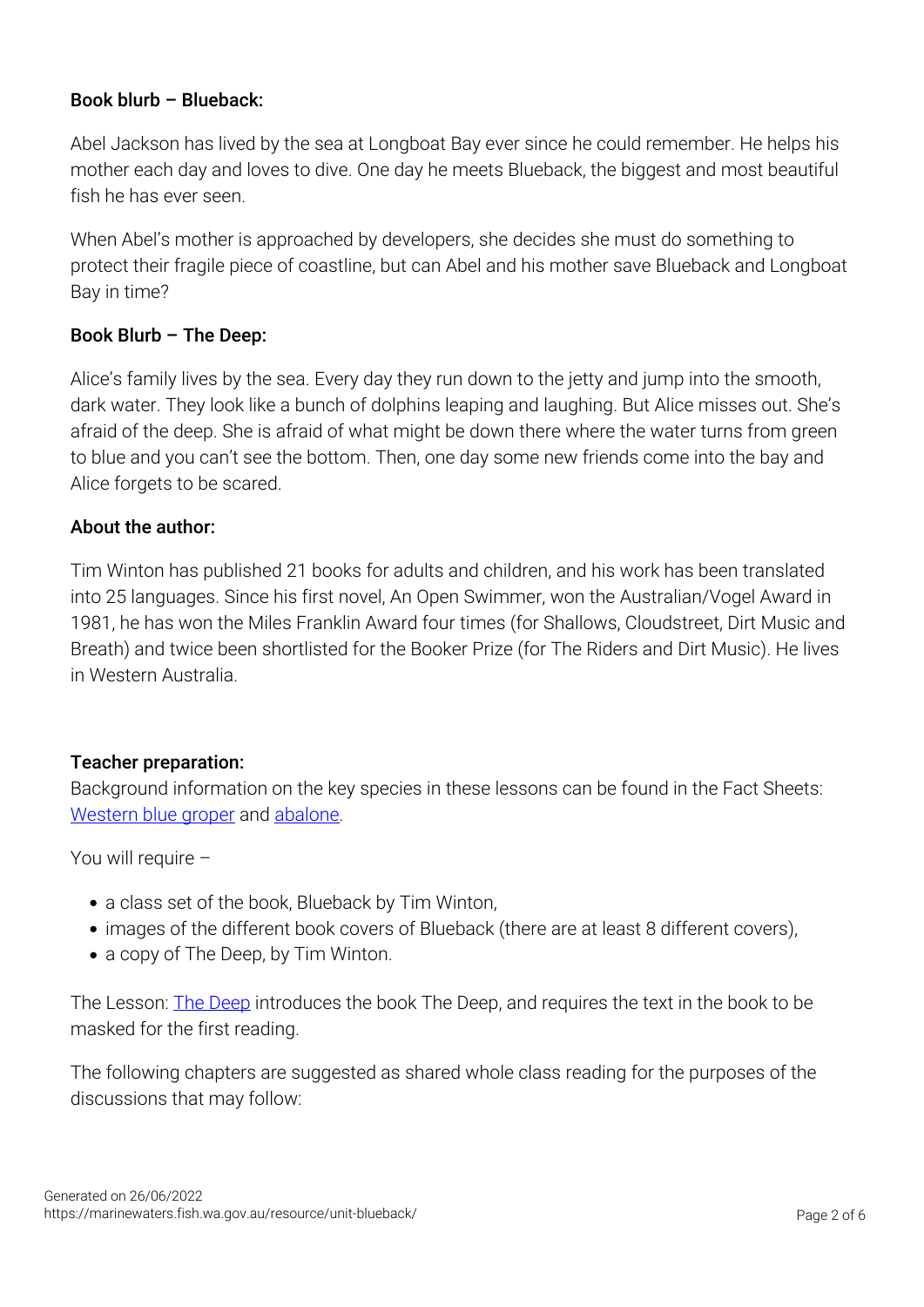- Chapters 1 and 2 (Lesson: [Introduction to Blueback\)](https://marinewaters.fish.wa.gov.au/resource/lesson-introduction-to-blueback/),
- Chapter 7 (Lesson: [Exposition](https://marinewaters.fish.wa.gov.au/resource/lesson-exposition/)), and
- Chapter 12 (Lesson: [Ecological footprint](https://marinewaters.fish.wa.gov.au/resource/lesson-ecological-footprint/)).

| <b>LEARNING AREA</b> | <b>STRAND</b>                   | <b>SUB-STRAND</b>                   |  |
|----------------------|---------------------------------|-------------------------------------|--|
| English              | Language                        | Text structure and organisation     |  |
| English              | Language                        | Expressing and developing ideas     |  |
| English              | Literature                      | Literature and context              |  |
| English              | Literature                      | Responding to literature            |  |
| English              | Literature                      | Examining literature                |  |
| English              | Literacy                        | Interacting with others             |  |
| English              | Literacy                        | Interpreting, analysing, evaluating |  |
| The Arts             | Visual arts                     | Making                              |  |
| Science              | Science understanding           | <b>Biological sciences</b>          |  |
| Science              | Science as a human<br>endeavour | Use and influence of science        |  |
| <b>HASS</b>          | Knowledge and understanding     | Civics and citizenship              |  |
| <b>HASS</b>          | Knowledge and understanding     | Geography                           |  |
| <b>HASS</b>          | Inquiry and skills              | Analysing                           |  |
| <b>HASS</b>          | Inquiry and skills              | Communicating and reflecting        |  |

## Western Australian curriculum

#### Unit of work

| Lesson                          | <b>Lesson summary</b>                                                                                                                                                                        | <b>Outcomes</b>                                                                                                                                                                                         |  |
|---------------------------------|----------------------------------------------------------------------------------------------------------------------------------------------------------------------------------------------|---------------------------------------------------------------------------------------------------------------------------------------------------------------------------------------------------------|--|
| <b>Introduction to Blueback</b> | This lesson is an introduction<br>to the text, Blueback. Students<br>will discuss the author, the<br>different covers of the book<br>and engage in a shared<br>reading of the first chapter. | • Students will analyse and evaluate sim<br>and differences in texts.<br>• Students will participate in and contrib<br>discussions, clarifying and interrogatin<br>developing and supporting arguments. |  |
| The language of Winton          | Students will explore the<br>descriptive language used in<br>the text Blueback and the                                                                                                       | • Students will explore the use $\phi$ f vocabu<br>build meaning, feeling and opinion.<br>• Students will reflect and present a poir                                                                    |  |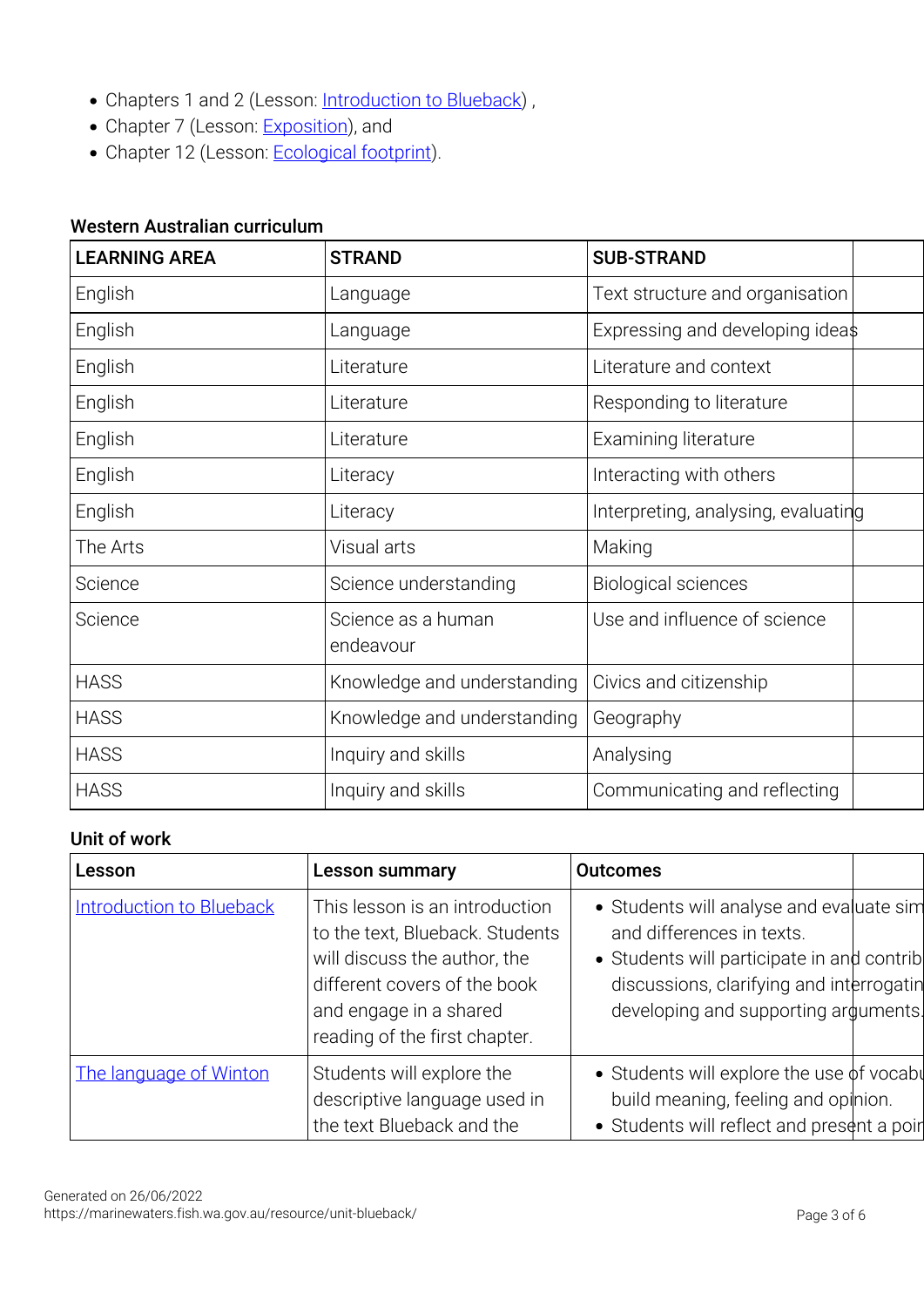|                             | impact that this has on the<br>reader to build meaning.                                                                                        | about the main characters in the text.<br>• Students will participate in and contrib<br>discussions, clarifying and interrogatin<br>developing and supporting arguments.                                                                                                                                                                                                               |
|-----------------------------|------------------------------------------------------------------------------------------------------------------------------------------------|----------------------------------------------------------------------------------------------------------------------------------------------------------------------------------------------------------------------------------------------------------------------------------------------------------------------------------------------------------------------------------------|
| <b>Imagery in words</b>     | Students will use the<br>descriptive language provided<br>to create an image of a setting<br>in the text Blueback.                             | • Students will explore how vocabulary o<br>express shades of meaning and feeling<br>• Students will look at how language and<br>create character and influence emotior<br>feeling.<br>• Students will develop and apply techni<br>processes to create an artwork.                                                                                                                     |
| <b>Exposition</b>           | Students will explore the<br>features for an exposition and<br>create a persuasive poster for<br>a particular marine species or<br>habitat.    | • Students will understand how scientific<br>knowledge is used to inform personal<br>decisions.<br>• Students will understand how the struc<br>language in informative and persuasive<br>more complex.<br>• Students will understand that anguage<br>shape meaning and vary according to<br>and purpose.                                                                               |
| Debate                      | Students will plan for and play<br>a part in one side of a debate<br>to either advocate for or argue<br>against Costello's way of<br>fishing.  | • Students will learn about the structure<br>purpose of persuasive texts.<br>• Students will explore the complex lang<br>used to identify viewpoints and expres<br>precision of meaning in persuasive tex<br>• Students will plan, rehearse and deliver<br>of a debate.<br>• Students will understand the importane<br>scientific knowledge in informing perse<br>community decisions. |
| <b>Ecological footprint</b> | Students will investigate some<br>human impacts on the marine<br>environment and develop<br>informative posters for their<br>school community. | • Students will identify potential sources<br>human impact on the marine environm<br>• Students will consider how language c<br>and imagery build emotional donnectic<br>• Students will use scientific knowledge<br>personal and community decisions.                                                                                                                                 |
| <u>The Deep</u>             | Students will study the Tim<br>Winton picture book, The Deep                                                                                   | • Students will analyse similarities and<br>differences between two Tim Winton to                                                                                                                                                                                                                                                                                                      |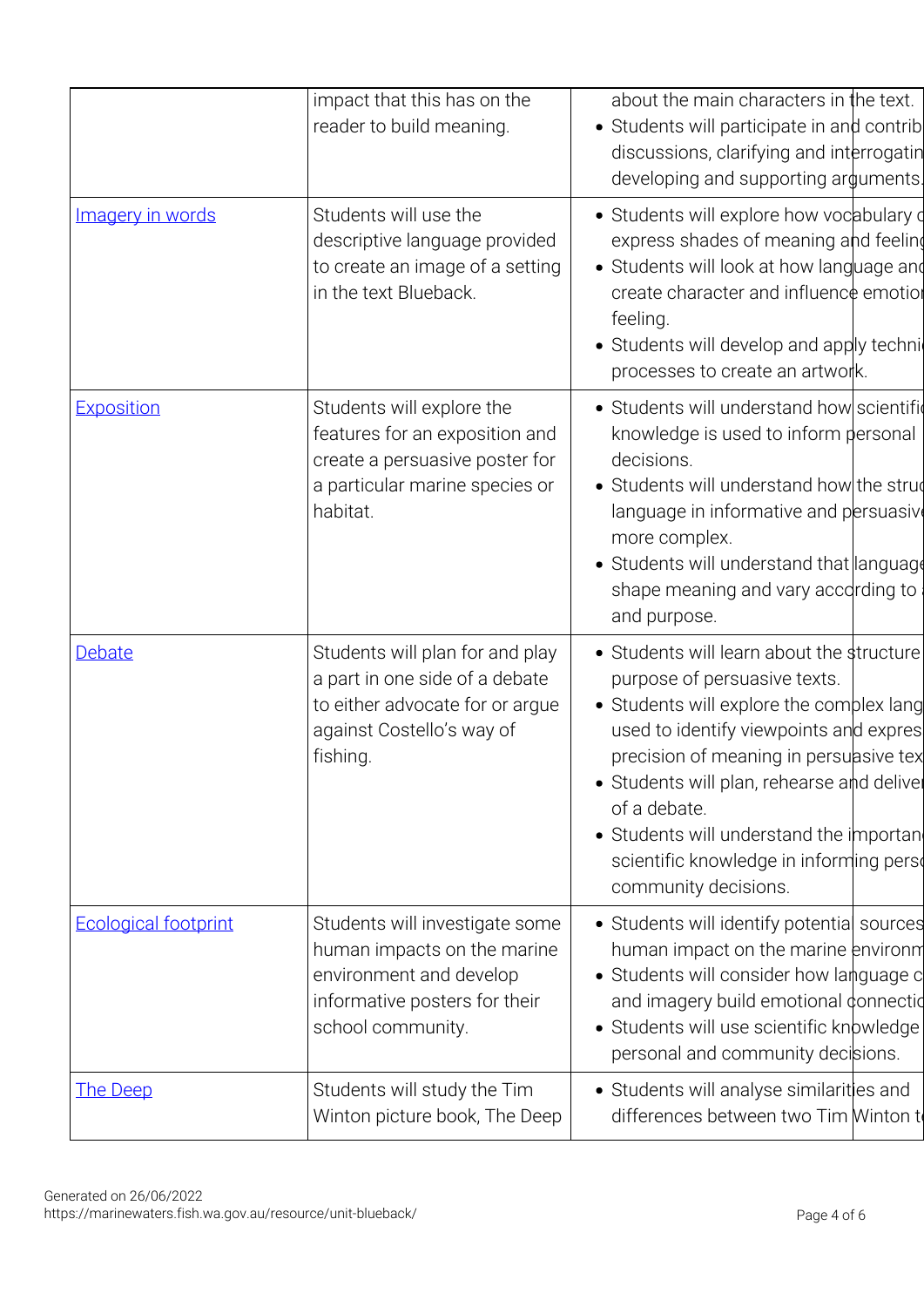|                            | and compare the style of text<br>to Blueback.                                                                                                                                                               | • Students will identify how texts vary in<br>structure and topic.                                                                                                                                                                                                                                                                                                                                                 |
|----------------------------|-------------------------------------------------------------------------------------------------------------------------------------------------------------------------------------------------------------|--------------------------------------------------------------------------------------------------------------------------------------------------------------------------------------------------------------------------------------------------------------------------------------------------------------------------------------------------------------------------------------------------------------------|
| <b>Fishing for abalone</b> | In this lesson, students will<br>consider the impact of<br>overfishing and investigate the<br>recreational abalone fishing<br>rules.                                                                        | • Students will reflect on their own ideas<br>opinions about characters and events.<br>• Students will consider the way that lan<br>and images are used to create charact<br>influence emotion.<br>• Students will consider the effect of hur<br>impacts, in particular overfishing.<br>• Students will understand how scientific<br>knowledge is used to solve problems a<br>inform personal and community decisi |
| <b>Blueback</b>            | Students will study the<br>Western blue groper in detail<br>and compare the difference<br>between the fiction text<br>Blueback and their written<br>informative text in terms of<br>structure and language. | • Students will explore how different text<br>purpose, structure, topic and formality.<br>• Students will deliver an informative pre<br>$-$ visual or verbal $-$ for a defined audie<br>• Students will research the biological fe<br>a Western blue groper.                                                                                                                                                       |

#### Related resources

[Fact Sheet: Abalone](https://marinewaters.fish.wa.gov.au/resource/abalone-2/) [Fact Sheet: Western Blue Groper](https://marinewaters.fish.wa.gov.au/resource/fact-sheet-western-blue-groper/) [Lesson: Introduction to Blueback](https://marinewaters.fish.wa.gov.au/resource/lesson-introduction-to-blueback/) [Lesson: The language of Winton](https://marinewaters.fish.wa.gov.au/resource/lesson-the-language-of-winton/) [Student worksheet: Figurative language](https://marinewaters.fish.wa.gov.au/resource/student-worksheet-figurative-language/) [Student worksheet: Character compare](https://marinewaters.fish.wa.gov.au/resource/student-worksheet-character-compare/) [Lesson: Exposition](https://marinewaters.fish.wa.gov.au/resource/lesson-exposition/) [Student resource sheet: Exposition example](https://marinewaters.fish.wa.gov.au/resource/student-worksheet-exposition-example/) [Student worksheet: Exposition planner](https://marinewaters.fish.wa.gov.au/resource/student-worksheet-exposition-planner/) [Lesson: Debate](https://marinewaters.fish.wa.gov.au/resource/lesson-debate/) [Student worksheet: Exposition template](https://marinewaters.fish.wa.gov.au/resource/student-worksheet-exposition-template/) [Lesson: Ecological footprint](https://marinewaters.fish.wa.gov.au/resource/lesson-ecological-footprint/) [Student Resource Sheet: Blue groper attitude](https://marinewaters.fish.wa.gov.au/resource/student-resource-sheet-blue-groper-attitude/) [Lesson: The Deep](https://marinewaters.fish.wa.gov.au/resource/lesson-the-deep/)